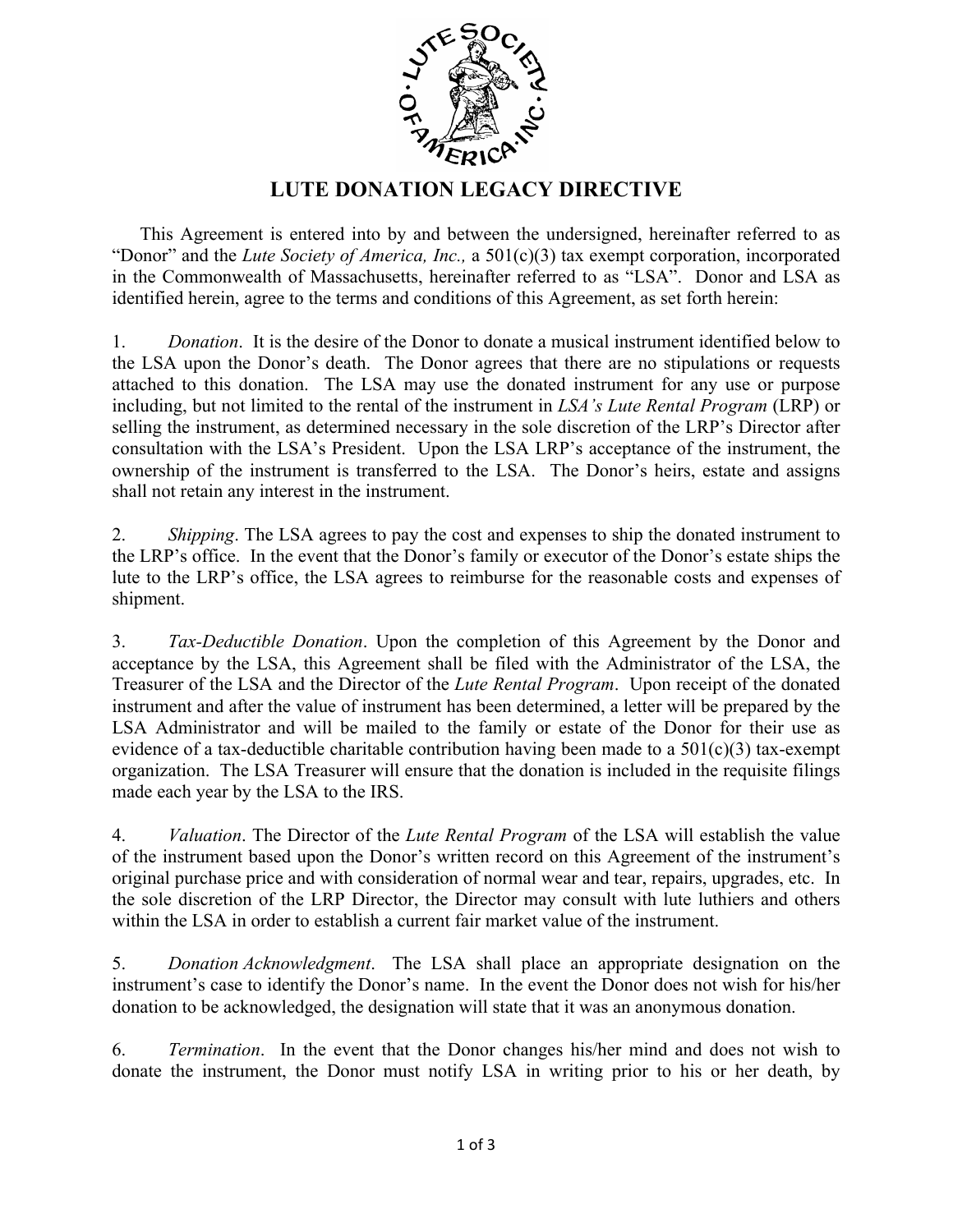certified mail, of his/her desire to terminate this Agreement. The Director of the LRP shall acknowledge receipt of the termination of this Agreement to Donor.

7. *Complete Agreement/Amendments.* The terms and conditions of this Agreement are set forth the entirety of the Agreement between the parties. Any amendment to this Agreement shall be made only by written agreement between the parties.

8. *No Tax Advice*. Donor acknowledges that Donor has not received any tax or legal advice from Donee. Donor is solely responsible for obtaining tax advice and legal advice concerning the obligations and consequences of the execution of this Agreement.

9. *Governing Law*. All questions pertaining to the validity, construction and administration of this Agreement and the obligations herein shall be determined according to the laws of the State of Minnesota.

10. *Headings*. The paragraph headings as set forth herein are for convenience purposes only and shall not affect the interpretation of this agreement.

11. *Entire Agreement*. This Agreement constitutes the entire agreement between the parties pertaining to its subject matter and it supersedes all prior contemporaneous agreements, representations, and understandings of the parties pertaining to the subject matter of this Agreement.

12. *Separability*. Wherever possible, each provision of this Agreement and each related document shall be interpreted so that it is valid under applicable law. If any provision of this Agreement or any related documents is to any extent found invalid by a court or other governmental entity of competent jurisdiction, that provision shall be ineffective only to the extent of such invalidity, without invalidating the remainder of such provision or the remaining provisions of this Agreement or any other related document.

13. *Representations*. All representations and warranties contained in this Agreement or in any other agreement between Donor and Donee shall survive the execution, delivery and performance of this Agreement.

**IN WITNESS WHEREOF,** the parties hereto have executed this Agreement as of the date and year first below written.

## **AS DONOR, MY SIGNATURE BELOW ATTESTS TO MY ACCEPTANCE OF THIS AGREEMENT.**

| <b>NAME:</b>    |       |        |      |  |
|-----------------|-------|--------|------|--|
| (Please Print)  | First | Middle | Last |  |
| <b>ADDRESS:</b> |       |        |      |  |
|                 |       |        |      |  |
| <b>PHONE:</b>   |       |        |      |  |